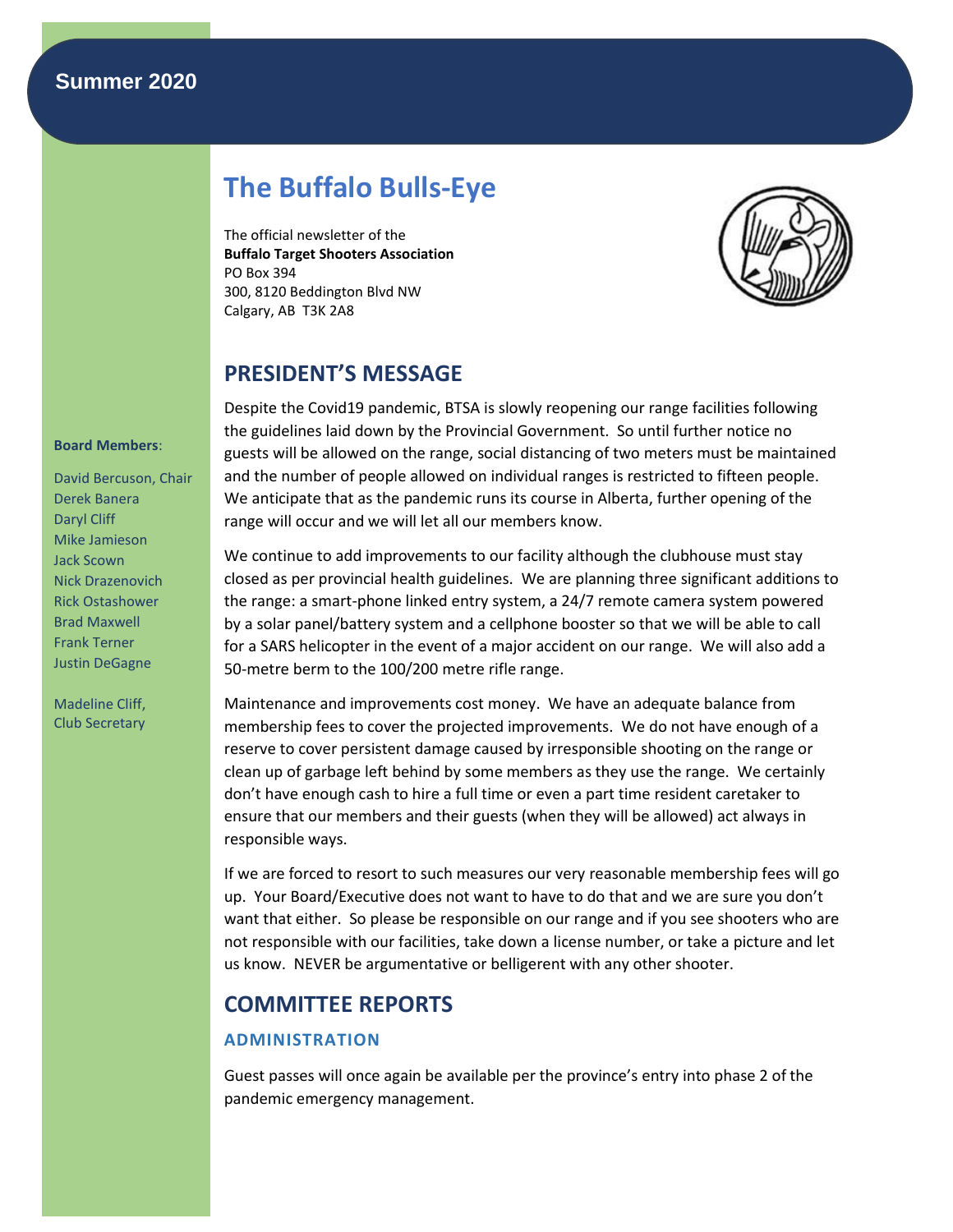# **RANGE ACCESS AND MAINTENANCE**

Members may again bring guests to the range if they meet one of the following criteria;

- They are a member of your household and within your direct cohort, or
- They have the required license (PAL or RPAL) for the firearm they will be using. This negates the need for anyone to be within arms' reach of an unlicensed shooter.

We will have some weekdays impacted by heavy equipment and earth moving on our range in the coming weeks. There will be notification sent, so please ensure you check all emails coming from the Board and to check calendars ahead of time.

# **APRA**

There will be upcoming work to the ditches along the main road to deal with ongoing drainage issues. We hope to notify members of this once the heavy equipment is moved into position however, members must always drive with caution.

#### **MEMBERSHIP**

Membership will be closing on June  $30<sup>th</sup>$  so if you have sponsored anyone that has yet to submit their application, you should remind them of this deadline. There will only be a few more orientations in June and July to process these newest members, so if they do not complete them, they will not be able to attend the range outside of sanctioned events.

### **COMPETITION AND PROGRAMS**

With COVID Restrictions in place, the BTSA has begun hosting weekly drill nights for both Steel Challenge and Action Shooting League. The calendar is also populated with many weekend events that will run though with specified procedures in place.

The Open House, Annie Oakley and Young Gun events up to this point have been cancelled. We are always assessing the guidance provided by the government but at this time, it is unlikely that these can be rescheduled or ran with existing protocols in place. This is because of the large number of non-PAL and RPAL holders who attend these events.

## **Safety**

Unfortunately, more unsafe behaviour has been brought to the attention of the board. We encourage all members to pass along information related to unsafe behaviour so that we can take action to correct it or to remove those members from our club. Some of these actions are serious enough that memberships could have been stripped for life.

For example;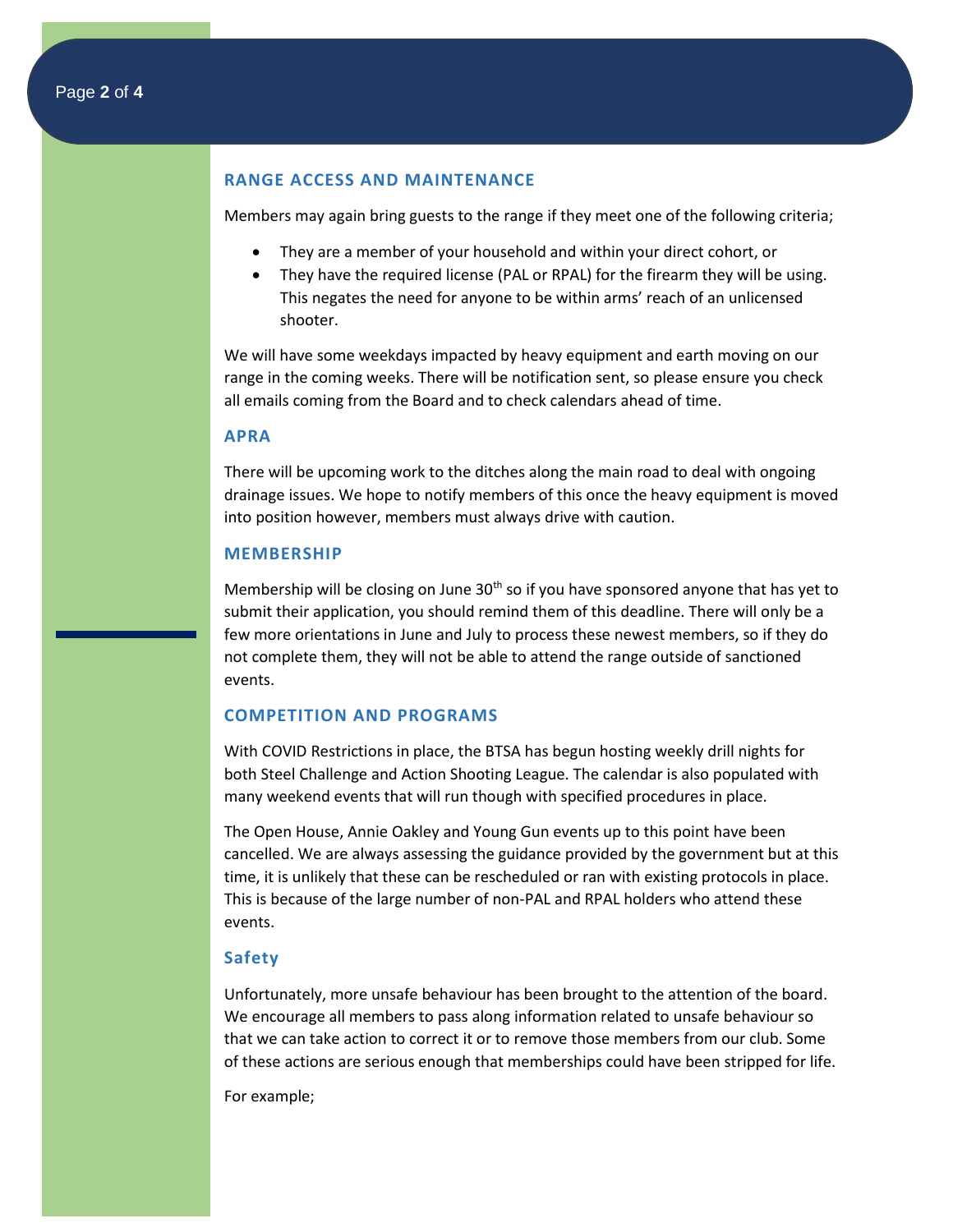### **Improper Targets**

Anyone found shooting at non-approved targets will be reprimanded and if they are steel, such as this, the offenders will have their membership stripped as will anyone who sponsored them if applicable.



## **Unsafe Firing Line**

The firing line on the 100m and 200m is the deck.

Anyone found walking up the range to shoot birdshot, handgun or anything else at the 100m target stand from any point along that roadway, will lose their membership.

There has been shotgun shells and pellet damage to the target stands several weekends running now and it must stop.

Anyone witnessing this, is encouraged to take photos of the sign-in book and photos of the violator if it is safe to do so.

The intent of allowing shotgun usage on the 100m is for people using slugs on the targets, and for those testing the cycling of their actions or working out gas issues on a semi-automatic.



**Improper Target Placement**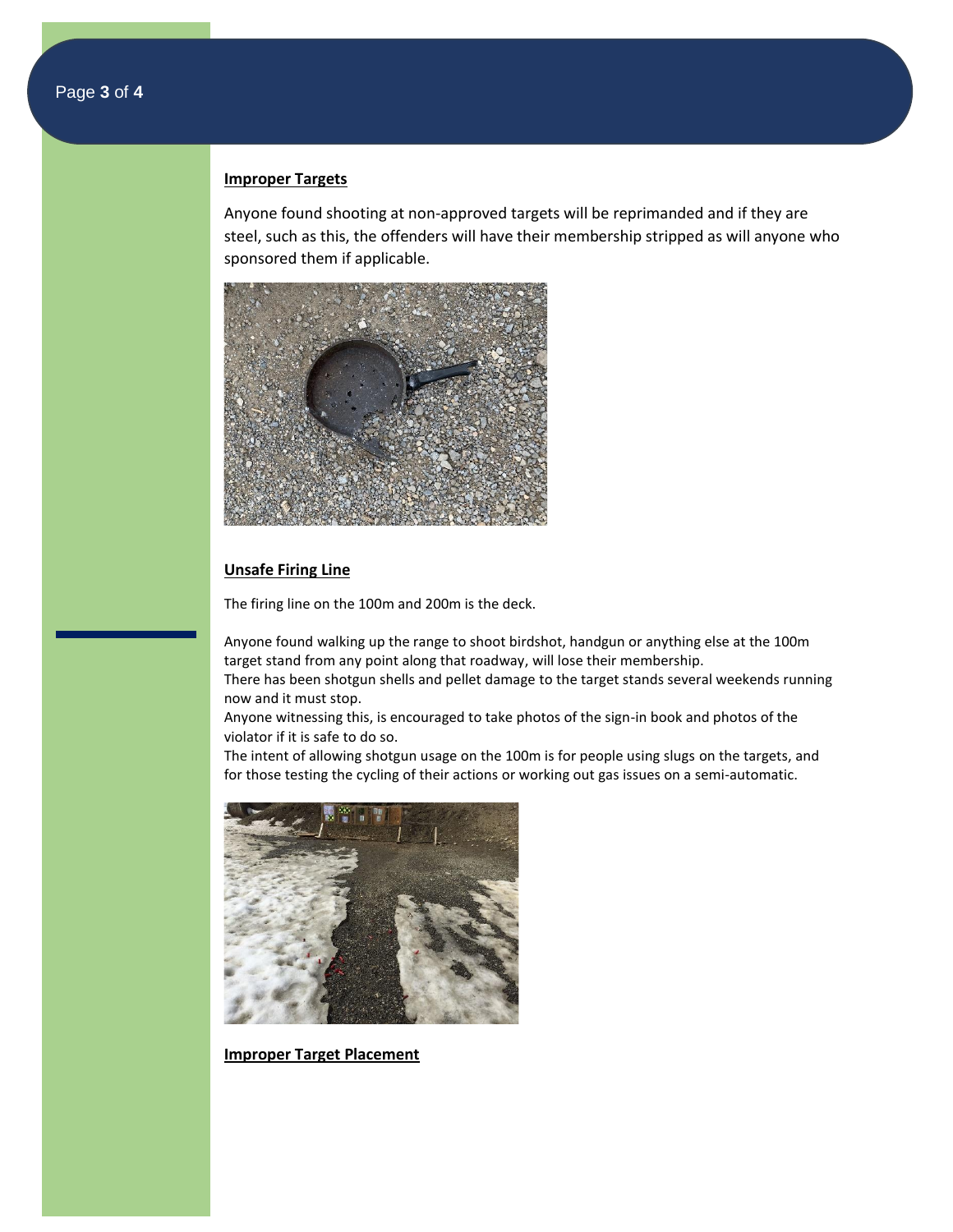Targets on the 100m and 200m must be against the approved berms. Deploying H-Stands or any other target any where else along the 100m bay is strictly PROHIBITED. Doing so, will cause deflections and ricochets into the Swiss Range.

This will result in your immediate removal from the club and permanent suspension due to the severe safety infraction that it is.



## **Unsafe Drills**

In some cases, these violations are only identified after someone posts their indiscretions publicly on social media. Even if the range is empty except for yourself, all members must adhere to maintaining a safe 90-degree arc of fire, ensuring that their firearm is always pointed downrange.

The board would be very interested in speaking to the individual in this Instagram Video, who was demonstrating a drill to "vitamindeez" of Instagram fame, who is presumably a BTSA member. If anyone knows who this individual is or who goes by the handle vitamindeez, the Board would appreciate the opportunity to speak to them.